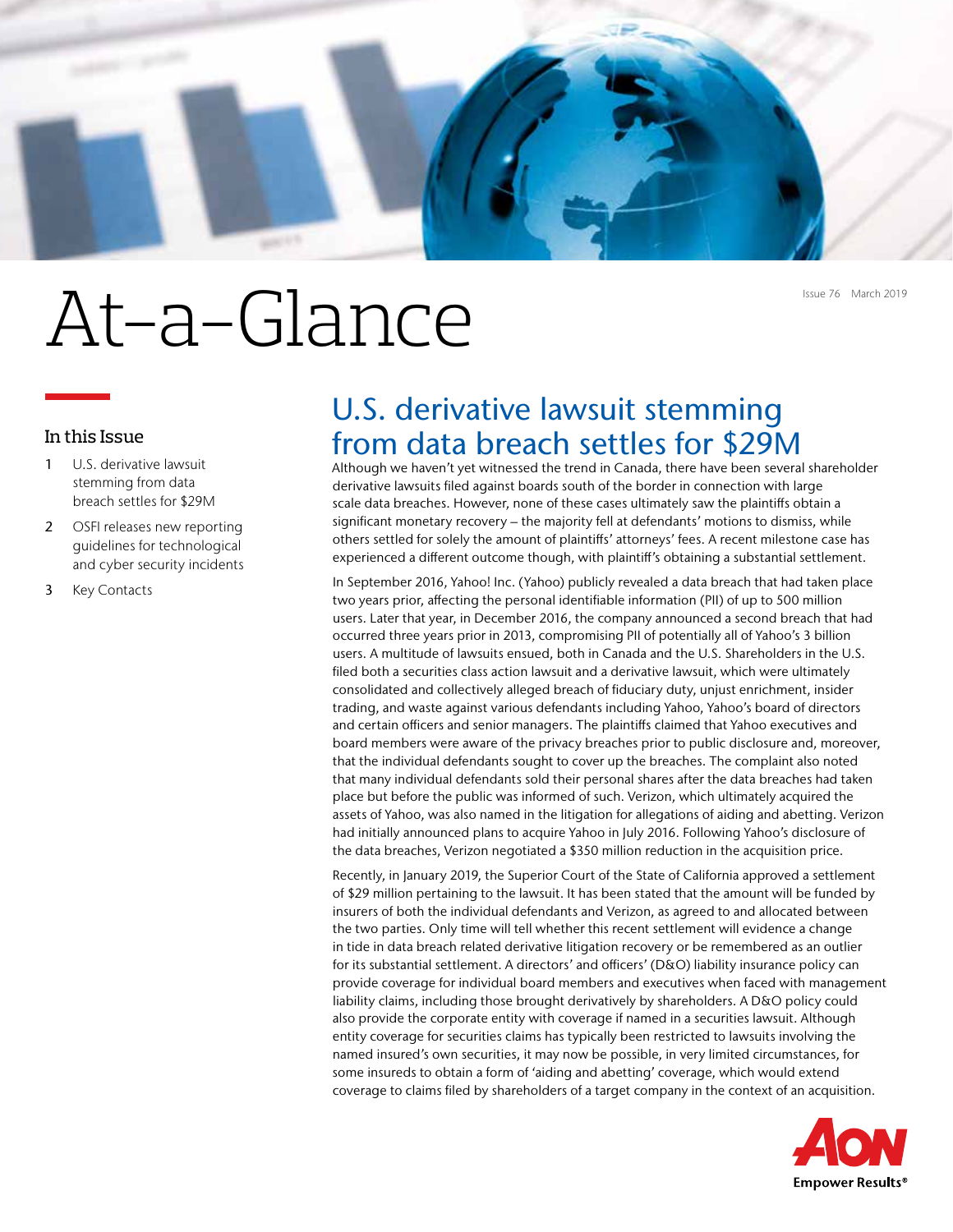## OSFI releases new reporting guidelines for technological and cyber security incidents

The Office of the Superintendent of Financial Institutions (OSFI), regulator of federally registered banks and insurers, trust and loan companies, and private pension plans subject to federal oversight, issued an Advisory on Technology and Cyber Security Incident Reporting on 24 January 2019. The new guidelines, effective 31 March 2019, will apply to all federally regulated financial institutions (FRFIs) and supersede any prior guidance on cyber security incident reporting released by OSFI.

Under the new guidance, technology or cyber security incidents of a "high or critical severity level" should be reported to OSFI "as promptly as possible, but no later than 72 hours". The FRFI has discretion to determine incident materiality, with OSFI noting that "FRFIs should define incident materiality in their incident management framework". However, OSFI does provide a list of criteria that may apply to a "reportable incident", which includes the following:

- Significant operational impact to critical information systems or data;
- Material impact to FRFI operational or customer data, including confidentiality, integrity or availability of such data;
- Significant levels of system/service disruptions;
- Extended disruptions to critical business systems/operations;
- Number of external customers impacted is significant or growing;
- Negative reputational impact is imminent (e.g. public/media disclosure);
- Material impact to critical deadlines/obligations in financial market settlement or payment systems;
- Significant impact to a third party deemed material to the FRFI;
- Material consequences to other FRFIs or the Canadian financial system; and
- The incident has been reported to the Office of the Privacy Commissioner or local/foreign regulatory authorities.

The initial incident notification to OSFI should include details regarding the date/time at which the incident was assessed to be material, as well as information regarding when the incident initially took place, the severity and type (i.e. malware, data breach, extortion) of the incident, the current status of the incident as well as planned mitigation actions, and the date of internal incident escalation to senior management and/or board members. Reporting obligations are ongoing, with OSFI expecting the FRFI to provide regular updates as new information becomes available. Following the incident, FRFIs are obligated to provide OSFI with a post-incident review report, which includes lessons learned.

Cyber liability insurance contains valuable first party coverage that can help businesses mitigate the financial effects of both technology and cyber risk. If a company experiences a data breach or covered cyber security incident, cyber insurance could respond to provide coverage for expenses associated with reporting to and communicating with regulatory, supervisory or administrative authorities, such as OSFI. A cyber policy may also respond to provide first party breach response services and indemnity for related notification and credit/identity theft monitoring costs. Third-party liability coverage may also be available for settlement and judgment amounts, as well as legal fees, in the event that the organization later faces a civil lawsuit or regulatory investigation or proceeding stemming from a cyber security incident.